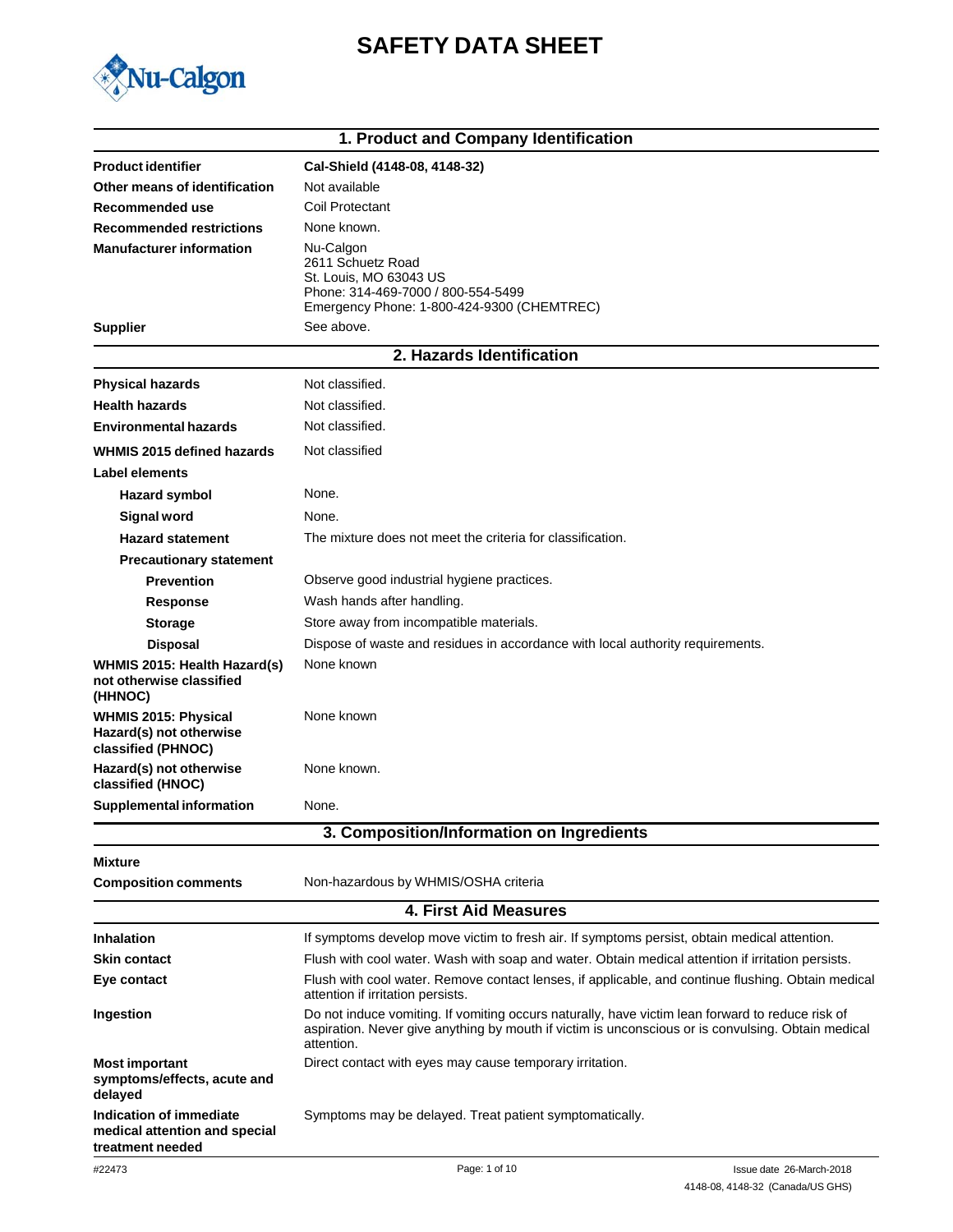General information **If you feel unwell, seek medical advice (show the label where possible). Ensure that medical** personnel are aware of the material(s) involved and take precautions to protect themselves. Show this safety data sheet to the doctor in attendance. Avoid contact with eyes and skin. Wear rubber gloves and safety glasses with side shields. Keep out of reach of children.

## **5. Fire Fighting Measures**

| Suitable extinguishing media                                              | Treat for surrounding material.                                                                                                                                                                                                                                                                                                                                                                                                                                               |
|---------------------------------------------------------------------------|-------------------------------------------------------------------------------------------------------------------------------------------------------------------------------------------------------------------------------------------------------------------------------------------------------------------------------------------------------------------------------------------------------------------------------------------------------------------------------|
| Unsuitable extinguishing<br>media                                         | Do not use water jet as an extinguisher, as this will spread the fire.                                                                                                                                                                                                                                                                                                                                                                                                        |
| Specific hazards arising from<br>the chemical                             | Firefighters should wear a self-contained breathing apparatus.                                                                                                                                                                                                                                                                                                                                                                                                                |
| Special protective equipment<br>and precautions for firefighters          | Firefighters should wear full protective clothing including self-contained breathing apparatus.                                                                                                                                                                                                                                                                                                                                                                               |
| <b>Fire-fighting</b><br>equipment/instructions                            | Move containers from fire area if you can do so without risk.                                                                                                                                                                                                                                                                                                                                                                                                                 |
| <b>Specific methods</b>                                                   | Use standard firefighting procedures and consider the hazards of other involved materials.                                                                                                                                                                                                                                                                                                                                                                                    |
| <b>General fire hazards</b>                                               | No unusual fire or explosion hazards noted.                                                                                                                                                                                                                                                                                                                                                                                                                                   |
| <b>Hazardous combustion</b><br>products                                   | May include and are not limited to: Oxides of carbon. Hydrogen fluoride.                                                                                                                                                                                                                                                                                                                                                                                                      |
|                                                                           | <b>6. Accidental Release Measures</b>                                                                                                                                                                                                                                                                                                                                                                                                                                         |
| Personal precautions,<br>protective equipment and<br>emergency procedures | Keep unnecessary personnel away. Keep people away from and upwind of spill/leak. Do not touch<br>damaged containers or spilled material unless wearing appropriate protective clothing. For<br>personal protection, see section 8 of the SDS.                                                                                                                                                                                                                                 |
| <b>Methods and materials for</b><br>containment and cleaning up           | Stop leak if you can do so without risk.                                                                                                                                                                                                                                                                                                                                                                                                                                      |
|                                                                           | Large Spills: Dike the spilled material, where this is possible. Cover with plastic sheet to prevent<br>spreading. Absorb in vermiculite, dry sand or earth and place into containers. Following product<br>recovery, flush area with water.                                                                                                                                                                                                                                  |
|                                                                           | Small Spills: Wipe up with absorbent material (e.g. cloth, fleece). Clean surface thoroughly to<br>remove residual contamination. Never return spills to original containers for re-use.                                                                                                                                                                                                                                                                                      |
|                                                                           | Never return spills to original containers for re-use. For waste disposal, see section 13 of the SDS.<br>Prevent entry into waterways, sewers, basements or confined areas. Before attempting clean up,<br>refer to hazard data given above. Small spills may be absorbed with non-reactive absorbent and<br>placed in suitable, covered, labelled containers. Prevent large spills from entering sewers or<br>waterways. Contact emergency services and supplier for advice. |
| <b>Environmental precautions</b>                                          | Do not discharge into lakes, streams, ponds or public waters.                                                                                                                                                                                                                                                                                                                                                                                                                 |
|                                                                           | 7. Handling and Storage                                                                                                                                                                                                                                                                                                                                                                                                                                                       |
| Precautions for safe handling                                             | Use only with adequate ventilation. Avoid contact with eyes, skin and clothing. Wash thoroughly<br>after handling. Use good industrial hygiene practices in handling this material. When using do not<br>eat or drink. Avoid breathing vapors or mists of this product. Keep container tightly closed.                                                                                                                                                                        |
| Conditions for safe storage,                                              | Store in a closed container away from incompatible materials. Keep out of reach of children.                                                                                                                                                                                                                                                                                                                                                                                  |

**Conditions for safe storage, including any incompatibilities**

**8. Exposure Controls/Personal Protection**

#### **Occupational exposure limits**

| <b>Components</b>                     | Type        | Value                         |  |
|---------------------------------------|-------------|-------------------------------|--|
| Acetic acid (CAS 64-19-7)             | <b>STEL</b> | $37 \text{ mg/m}$<br>15 ppm   |  |
|                                       | <b>TWA</b>  | $25 \text{ mg/m}$ 3<br>10 ppm |  |
| Carbon dioxide (CAS<br>$124 - 38 - 9$ | <b>STEL</b> | 54000 mg/m3                   |  |
|                                       |             | 30000 ppm                     |  |
|                                       | <b>TWA</b>  | 9000 mg/m3                    |  |
|                                       |             | 5000 ppm                      |  |
| Carbon monoxide (CAS<br>630-08-0)     | <b>TWA</b>  | $29 \text{ mg/m}$             |  |
|                                       |             | 25 ppm                        |  |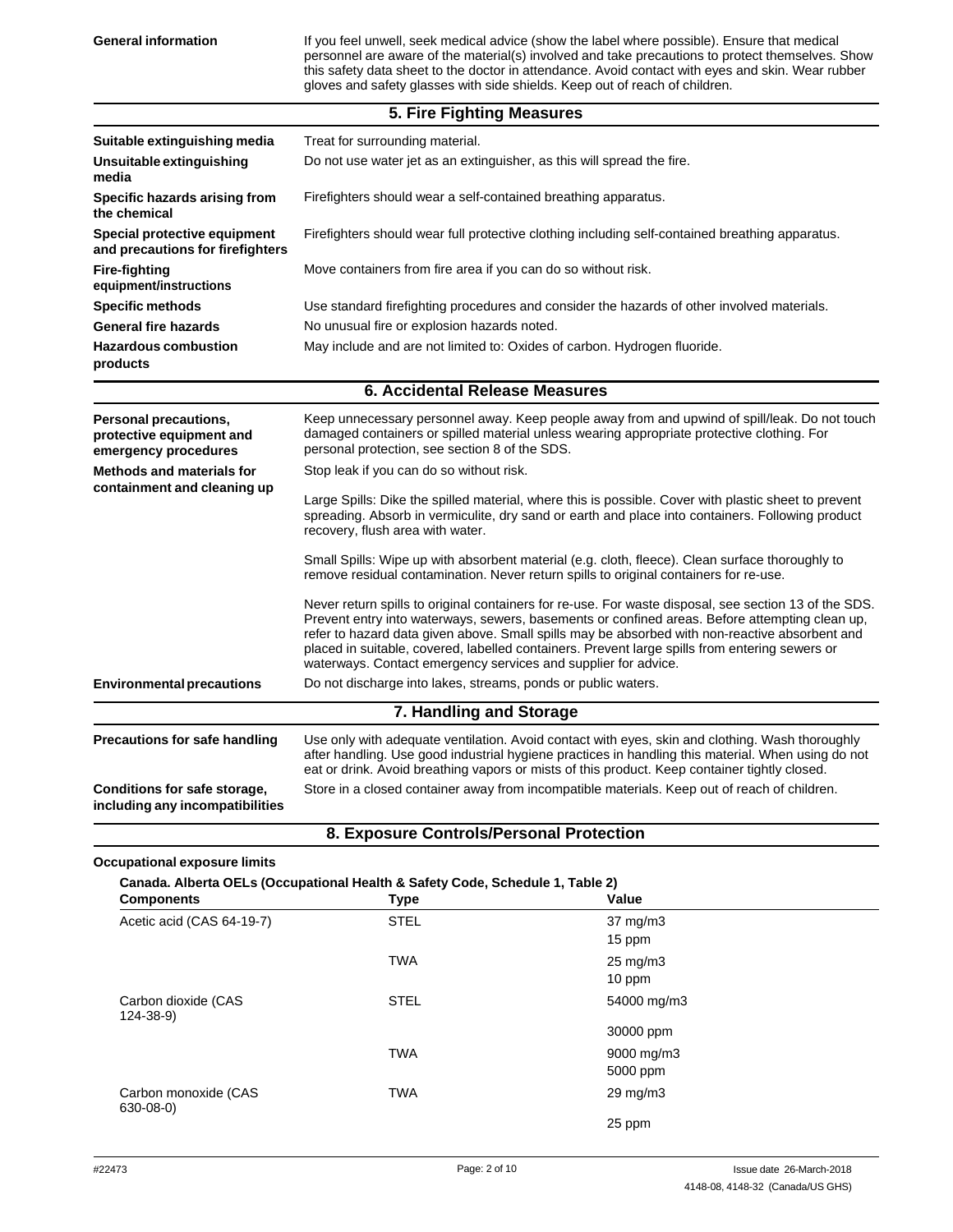# **Canada. Alberta OELs (Occupational Health & Safety Code, Schedule 1, Table 2)**

| <b>Components</b>                        | <b>Type</b> | Value                |  |
|------------------------------------------|-------------|----------------------|--|
| Carbonyl fluoride (CAS<br>$353 - 50 - 4$ | <b>STEL</b> | $13 \text{ mg/m}$    |  |
|                                          |             | 5 ppm                |  |
|                                          | <b>TWA</b>  | $5.4 \text{ mg/m}$ 3 |  |
|                                          |             | 2 ppm                |  |
| Hydrogen fluoride (CAS<br>7664-39-3)     | Ceiling     | $1.6$ mg/m $3$       |  |
|                                          |             | 2 ppm                |  |
|                                          | <b>TWA</b>  | 1.4 mg/m3            |  |
|                                          |             | $1.5$ ppm            |  |

### **Canada. British Columbia OELs. (Occupational Exposure Limits for Chemical Substances, Occupational Health and Safety Regulation 296/97, as amended)**

| <b>Components</b>                        | <b>Type</b> | Value                |  |
|------------------------------------------|-------------|----------------------|--|
| Acetic acid (CAS 64-19-7)                | <b>STEL</b> | 15 ppm               |  |
|                                          | <b>TWA</b>  | $10$ ppm             |  |
| Carbon dioxide (CAS<br>$124 - 38 - 9$    | STEL        | 15000 ppm            |  |
|                                          | <b>TWA</b>  | 5000 ppm             |  |
| Carbon monoxide (CAS<br>$630 - 08 - 0$   | <b>STEL</b> | $100$ ppm            |  |
|                                          | <b>TWA</b>  | 25 ppm               |  |
| Carbonyl fluoride (CAS<br>$353 - 50 - 4$ | <b>STEL</b> | 5 ppm                |  |
|                                          | <b>TWA</b>  | 2 ppm                |  |
| Hydrogen fluoride (CAS<br>7664-39-3)     | Ceiling     | 2 ppm                |  |
|                                          | <b>TWA</b>  | $2.5 \text{ mg/m}$ 3 |  |

### **Canada. Manitoba OELs (Reg. 217/2006, The Workplace Safety And Health Act)**

| <b>Components</b>                        | <b>Type</b> | Value     |  |
|------------------------------------------|-------------|-----------|--|
| Acetic acid (CAS 64-19-7)                | <b>STEL</b> | 15 ppm    |  |
|                                          | <b>TWA</b>  | 10 ppm    |  |
| Carbon dioxide (CAS<br>$124 - 38 - 9$    | <b>STEL</b> | 30000 ppm |  |
|                                          | <b>TWA</b>  | 5000 ppm  |  |
| Carbon monoxide (CAS<br>$630 - 08 - 0$   | <b>TWA</b>  | 25 ppm    |  |
| Carbonyl fluoride (CAS<br>$353 - 50 - 4$ | <b>STEL</b> | 5 ppm     |  |
|                                          | <b>TWA</b>  | 2 ppm     |  |
| Hydrogen fluoride (CAS<br>7664-39-3)     | Ceiling     | 2 ppm     |  |
|                                          | <b>TWA</b>  | $0.5$ ppm |  |

### **Canada. Ontario OELs. (Control of Exposure to Biological or Chemical Agents)**

| <b>Components</b>                        | Type        | Value     |  |
|------------------------------------------|-------------|-----------|--|
| Acetic acid (CAS 64-19-7)                | <b>STEL</b> | 15 ppm    |  |
|                                          | <b>TWA</b>  | 10 ppm    |  |
| Carbon dioxide (CAS<br>$124 - 38 - 9$    | <b>STEL</b> | 30000 ppm |  |
|                                          | <b>TWA</b>  | 5000 ppm  |  |
| Carbon monoxide (CAS<br>630-08-0)        | TWA         | 25 ppm    |  |
| Carbonyl fluoride (CAS<br>$353 - 50 - 4$ | <b>STEL</b> | 5 ppm     |  |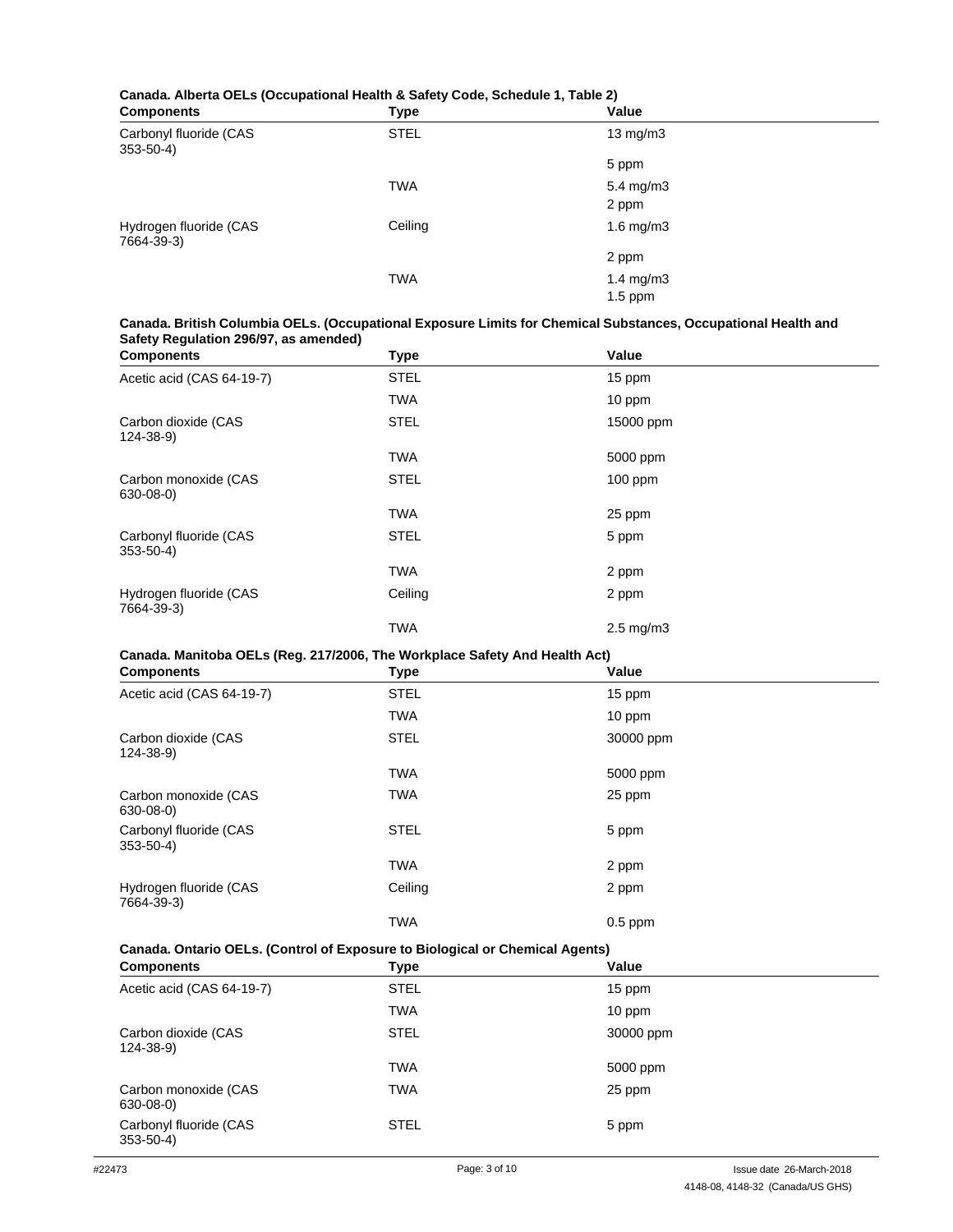| <b>Canada. Ontario OELs. (Control of Exposure to Biological or Chemical Agents)</b><br><b>Components</b> | <b>Type</b>        | Value                  |       |
|----------------------------------------------------------------------------------------------------------|--------------------|------------------------|-------|
|                                                                                                          | <b>TWA</b>         | 2 ppm                  |       |
| Hydrogen fluoride (CAS                                                                                   | Ceiling            | 2 ppm                  |       |
| 7664-39-3)                                                                                               | <b>TWA</b>         | $0.5$ ppm              |       |
| Canada. Quebec OELs. (Ministry of Labor - Regulation Respecting the Quality of the Work Environment)     |                    |                        |       |
| <b>Components</b>                                                                                        | <b>Type</b>        | Value                  |       |
| Acetic acid (CAS 64-19-7)                                                                                | <b>STEL</b>        | 37 mg/m3               |       |
|                                                                                                          |                    | 15 ppm                 |       |
|                                                                                                          | <b>TWA</b>         | 25 mg/m3<br>10 ppm     |       |
| Carbon dioxide (CAS                                                                                      | <b>STEL</b>        | 54000 mg/m3            |       |
| $124 - 38 - 9$                                                                                           |                    | 30000 ppm              |       |
|                                                                                                          | <b>TWA</b>         | 9000 mg/m3<br>5000 ppm |       |
| Carbon monoxide (CAS                                                                                     | <b>STEL</b>        | 230 mg/m3              |       |
| 630-08-0)                                                                                                |                    | 200 ppm                |       |
|                                                                                                          | <b>TWA</b>         | 40 mg/m3               |       |
|                                                                                                          |                    | 35 ppm                 |       |
| Carbonyl fluoride (CAS<br>$353 - 50 - 4$                                                                 | <b>STEL</b>        | 13 mg/m3               |       |
|                                                                                                          |                    | 5 ppm                  |       |
|                                                                                                          | <b>TWA</b>         | 5.4 mg/m3<br>2 ppm     |       |
| Hydrogen fluoride (CAS                                                                                   | Ceiling            | $2.6$ mg/m $3$         |       |
| 7664-39-3)                                                                                               |                    | 3 ppm                  |       |
|                                                                                                          | <b>TWA</b>         | 2.5 mg/m3              |       |
| Canada. Saskatchewan OELs (Occupational Health and Safety Regulations, 1996, Table 21)                   |                    |                        |       |
| <b>Components</b>                                                                                        | Type               | Value                  |       |
| Hydrogen fluoride (CAS<br>7664-39-3)                                                                     | Ceiling            | 2 ppm                  |       |
| US. OSHA Table Z-1 Limits for Air Contaminants (29 CFR 1910.1000)                                        |                    |                        |       |
| <b>Components</b>                                                                                        | Type<br><b>PEL</b> | <b>Value</b>           |       |
| Acetic acid (CAS 64-19-7)                                                                                |                    | 25 mg/m3<br>10 ppm     |       |
| Carbon dioxide (CAS<br>124-38-9)                                                                         | PEL                | 9000 mg/m3             |       |
|                                                                                                          |                    | 5000 ppm               |       |
| Carbon monoxide (CAS                                                                                     | PEL                | 55 mg/m3               |       |
| $630 - 08 - 0$                                                                                           |                    | 50 ppm                 |       |
| Carbonyl fluoride (CAS<br>$353 - 50 - 4$                                                                 | <b>PEL</b>         | $2.5$ mg/m $3$         |       |
| Hydrogen fluoride (CAS<br>7664-39-3)                                                                     | PEL                | $2.5$ mg/m $3$         |       |
| US. OSHA Table Z-2 (29 CFR 1910.1000)<br><b>Components</b>                                               | <b>Type</b>        | Value                  | Form  |
| Carbonyl fluoride (CAS<br>$353 - 50 - 4$                                                                 | <b>TWA</b>         | 2.5 mg/m3              | Dust. |
| Hydrogen fluoride (CAS<br>7664-39-3)                                                                     | <b>TWA</b>         | 3 ppm                  |       |
| <b>US. ACGIH Threshold Limit Values</b>                                                                  |                    |                        |       |
| <b>Components</b>                                                                                        | <b>Type</b>        | Value                  |       |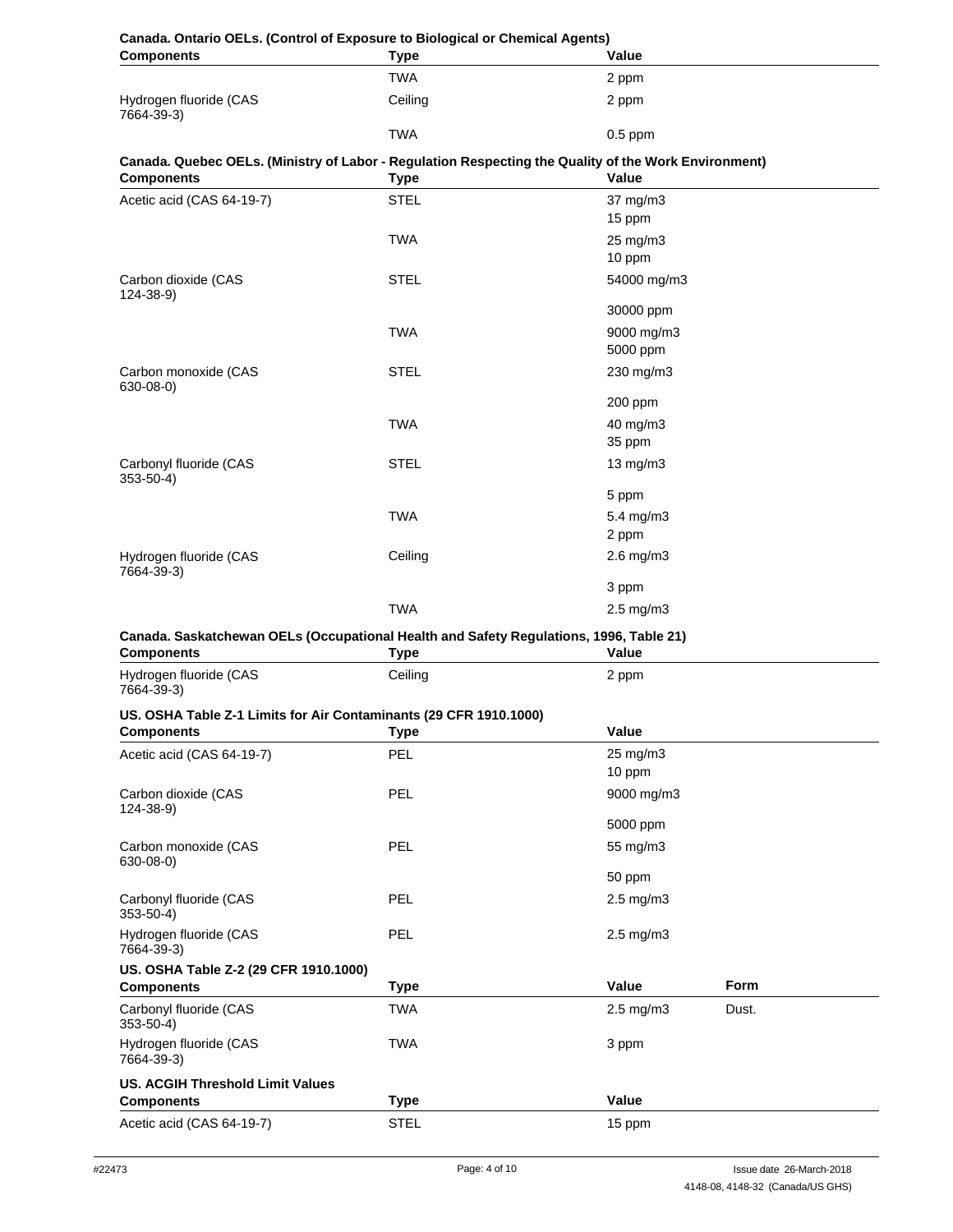# **US. ACGIH Threshold Limit Values**

| <b>Components</b>                           | <b>Type</b> | Value                  |  |
|---------------------------------------------|-------------|------------------------|--|
|                                             | <b>TWA</b>  | 10 ppm                 |  |
| Carbon dioxide (CAS<br>124-38-9)            | <b>STEL</b> | 30000 ppm              |  |
|                                             | <b>TWA</b>  | 5000 ppm               |  |
| Carbon monoxide (CAS<br>630-08-0)           | <b>TWA</b>  | 25 ppm                 |  |
| Carbonyl fluoride (CAS<br>$353 - 50 - 4$    | <b>STEL</b> | 5 ppm                  |  |
|                                             | <b>TWA</b>  | 2 ppm                  |  |
| Hydrogen fluoride (CAS<br>7664-39-3)        | Ceiling     | 2 ppm                  |  |
|                                             | <b>TWA</b>  | $0.5$ ppm              |  |
| US. NIOSH: Pocket Guide to Chemical Hazards |             |                        |  |
| <b>Components</b>                           | <b>Type</b> | Value                  |  |
| Acetic acid (CAS 64-19-7)                   | <b>STEL</b> | 37 mg/m3<br>15 ppm     |  |
|                                             | <b>TWA</b>  | 25 mg/m3<br>10 ppm     |  |
| Carbon dioxide (CAS<br>124-38-9)            | <b>STEL</b> | 54000 mg/m3            |  |
|                                             |             | 30000 ppm              |  |
|                                             | <b>TWA</b>  | 9000 mg/m3<br>5000 ppm |  |
| Carbon monoxide (CAS<br>$630 - 08 - 0$      | Ceiling     | 229 mg/m3              |  |
|                                             |             | 200 ppm                |  |
|                                             | <b>TWA</b>  | 40 mg/m3               |  |
|                                             |             | 35 ppm                 |  |
| Carbonyl fluoride (CAS<br>$353 - 50 - 4$    | <b>STEL</b> | 15 mg/m3               |  |
|                                             |             | 5 ppm                  |  |
|                                             | <b>TWA</b>  | $5 \text{ mg/m}$ 3     |  |
|                                             |             | 2 ppm                  |  |
| Hydrogen fluoride (CAS<br>7664-39-3)        | Ceiling     | $5$ mg/m $3$           |  |
|                                             |             | 6 ppm                  |  |
|                                             | <b>TWA</b>  | 2.5 mg/m3<br>3 ppm     |  |

#### **Biological limit values**

#### **ACGIH Biological Exposure Indices**

| <b>Components</b>                        | Value            | <b>Determinant</b>           | <b>Specimen</b>         | <b>Sampling Time</b> |
|------------------------------------------|------------------|------------------------------|-------------------------|----------------------|
| Carbon monoxide (CAS<br>630-08-0)        | 3.5%             | Carboxyhemog<br><b>lobin</b> | Hemoglobi<br>n in blood | $\star$              |
|                                          | 20 ppm           | Carbon<br>monoxide           | End-exhale<br>d air     | $\star$              |
| Carbonyl fluoride (CAS<br>$353 - 50 - 4$ | $3 \text{mq/L}$  | Fluoride                     | Urine                   | $\star$              |
|                                          | $2 \text{ mg/L}$ | Fluoride                     | Urine                   | $\star$              |
| Hydrogen fluoride (CAS<br>7664-39-3)     | $3 \text{mq/L}$  | Fluoride                     | Urine                   | $\star$              |
|                                          | $2 \text{ mg/L}$ | Fluoride                     | Urine                   | $\star$              |

\* - For sampling details, please see the source document.

#### **Exposure guidelines**

#### **Canada - Manitoba OELs: Skin designation**

Hydrogen fluoride (CAS 7664-39-3) **Canada - Ontario OELs: Skin designation** Hydrogen fluoride (CAS 7664-39-3)

Can be absorbed through the skin.

Can be absorbed through the skin.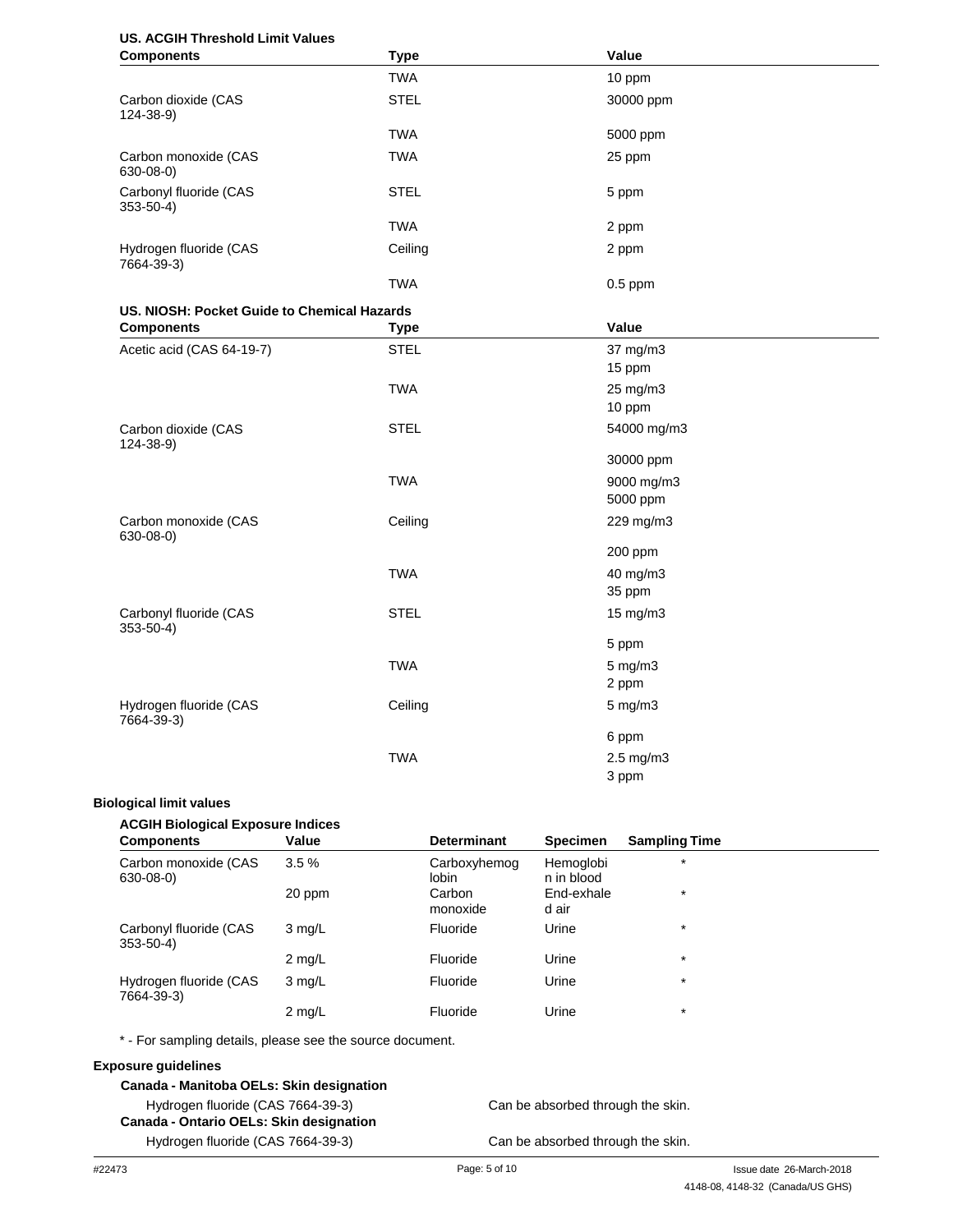| US ACGIH Threshold Limit Values: Skin designation                     |                                                                                 |                                                                                                                                                                                                                                                                                                                                                           |  |
|-----------------------------------------------------------------------|---------------------------------------------------------------------------------|-----------------------------------------------------------------------------------------------------------------------------------------------------------------------------------------------------------------------------------------------------------------------------------------------------------------------------------------------------------|--|
| Hydrogen fluoride (CAS 7664-39-3)                                     |                                                                                 | Can be absorbed through the skin.                                                                                                                                                                                                                                                                                                                         |  |
| Appropriate engineering<br>controls                                   | General ventilation normally adequate.                                          |                                                                                                                                                                                                                                                                                                                                                           |  |
| Individual protection measures, such as personal protective equipment |                                                                                 |                                                                                                                                                                                                                                                                                                                                                           |  |
| Eye/face protection                                                   | Wear safety glasses with side shields (or goggles).                             |                                                                                                                                                                                                                                                                                                                                                           |  |
| <b>Skin protection</b>                                                |                                                                                 |                                                                                                                                                                                                                                                                                                                                                           |  |
| <b>Hand protection</b>                                                | Impervious gloves. Confirm with reputable supplier first.                       |                                                                                                                                                                                                                                                                                                                                                           |  |
| Other                                                                 | As required by employer code.                                                   |                                                                                                                                                                                                                                                                                                                                                           |  |
| <b>Respiratory protection</b>                                         |                                                                                 | Where exposure guideline levels may be exceeded, use an approved NIOSH respirator.<br>Respirator should be selected by and used under the direction of a trained health and safety<br>professional following requirements found in OSHA's respirator standard (29 CFR 1910.134),<br>CAN/CSA-Z94.4 and ANSI's standard for respiratory protection (Z88.2). |  |
| <b>Thermal hazards</b>                                                | Not applicable.                                                                 |                                                                                                                                                                                                                                                                                                                                                           |  |
| <b>General hygiene</b><br>considerations                              | good industrial hygiene and safety practice.<br>When using do not eat or drink. | Wash hands before breaks and immediately after handling the product. Handle in accordance with                                                                                                                                                                                                                                                            |  |

| 9. Physical and Chemical Properties               |                 |  |
|---------------------------------------------------|-----------------|--|
| Appearance                                        | Opaque          |  |
| <b>Physical state</b>                             | Liquid.         |  |
| Form                                              | Liquid.         |  |
| Color                                             | White.          |  |
| Odor                                              | Not available.  |  |
| <b>Odor threshold</b>                             | Not available.  |  |
| pH                                                | $3.3 - 4.8$     |  |
| <b>Melting point/freezing point</b>               | Not available.  |  |
| Initial boiling point and boiling<br>range        | Not available.  |  |
| Pour point                                        | Not available.  |  |
| <b>Specific gravity</b>                           | Not available.  |  |
| <b>Partition coefficient</b><br>(n-octanol/water) | Not available.  |  |
| <b>Flash point</b>                                | Not available.  |  |
| <b>Evaporation rate</b>                           | Not available.  |  |
| Flammability (solid, gas)                         | Not applicable. |  |
| Upper/lower flammability or explosive limits      |                 |  |
| <b>Flammability limit - lower</b><br>(%)          | Not available.  |  |
| <b>Flammability limit - upper</b><br>(%)          | Not available.  |  |
| Explosive limit - lower (%)                       | Not available.  |  |
| Explosive limit - upper (%)                       | Not available.  |  |
| Vapor pressure                                    | Not available.  |  |
| Vapor density                                     | Not available.  |  |
| <b>Relative density</b>                           | Not available.  |  |
| Solubility(ies)                                   | Not available.  |  |
| <b>Auto-ignition temperature</b>                  | Not available.  |  |
| <b>Decomposition temperature</b>                  | Not available.  |  |
| <b>Viscosity</b>                                  | Not available.  |  |
| <b>Other information</b>                          |                 |  |
| <b>Density</b>                                    | 8.39 lbs/gallon |  |
| <b>Explosive properties</b>                       | Not explosive.  |  |
| <b>Oxidizing properties</b>                       | Not oxidizing.  |  |
|                                                   |                 |  |

# **10. Stability and Reactivity**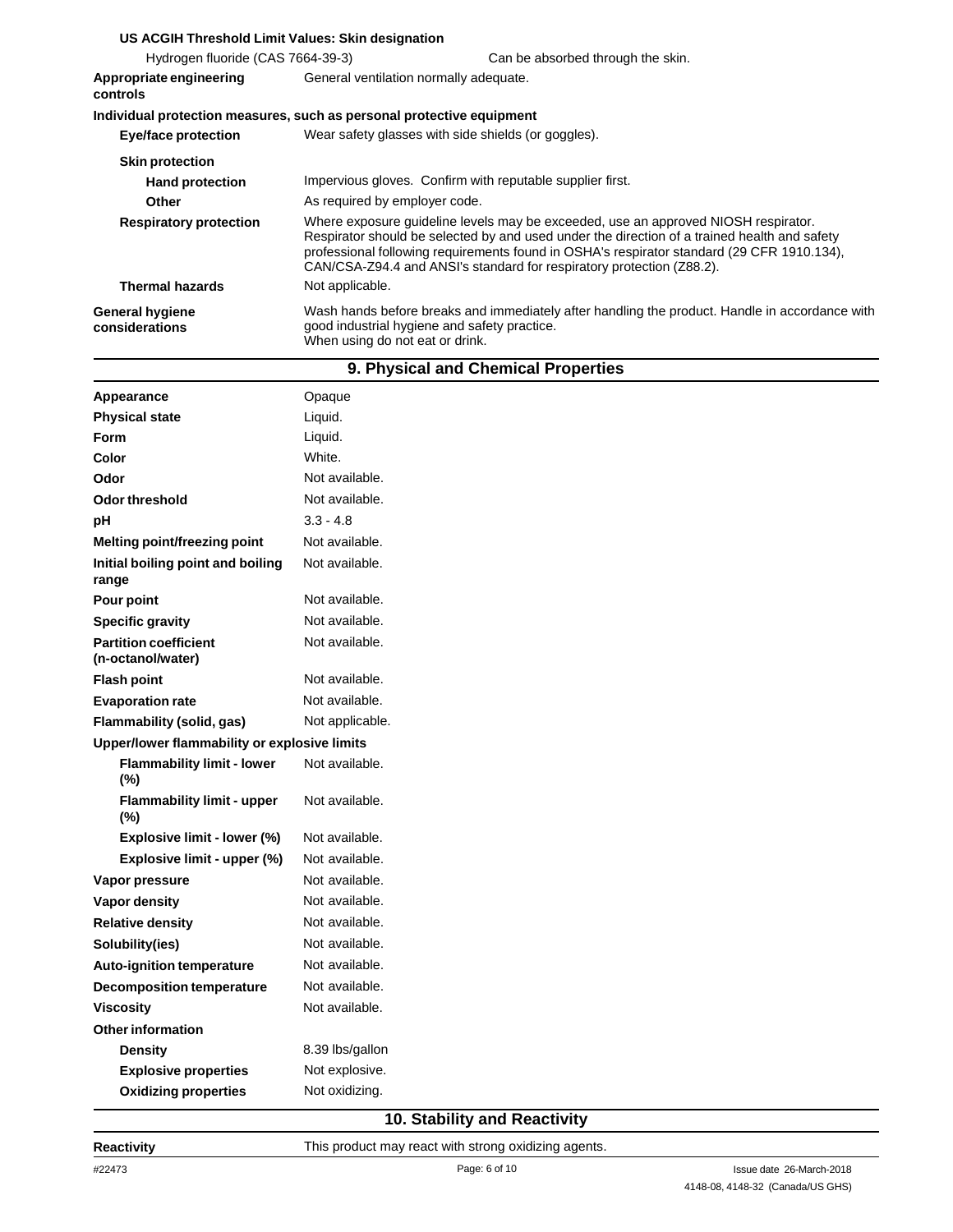| <b>Possibility of hazardous</b><br>reactions | Hazardous polymerization does not occur.                                 |  |  |
|----------------------------------------------|--------------------------------------------------------------------------|--|--|
| <b>Chemical stability</b>                    | Stable under recommended storage conditions.                             |  |  |
| <b>Conditions to avoid</b>                   | Do not mix with other chemicals.                                         |  |  |
| Incompatible materials                       | Oxidizers.                                                               |  |  |
| <b>Hazardous decomposition</b><br>products   | May include and are not limited to: Oxides of carbon. Hydrogen fluoride. |  |  |
| 11. Toxicological Information                |                                                                          |  |  |

| <b>Routes of exposure</b>                                                                               | Eye, Skin contact, Inhalation, Ingestion.                  |                                                                                  |  |  |
|---------------------------------------------------------------------------------------------------------|------------------------------------------------------------|----------------------------------------------------------------------------------|--|--|
| Information on likely routes of exposure                                                                |                                                            |                                                                                  |  |  |
| Ingestion                                                                                               | May cause stomach distress, nausea or vomiting.            |                                                                                  |  |  |
| Inhalation                                                                                              | No adverse effects due to inhalation are expected.         |                                                                                  |  |  |
| <b>Skin contact</b>                                                                                     | No adverse effects due to skin contact are expected.       |                                                                                  |  |  |
| Eye contact                                                                                             | Direct contact with eyes may cause temporary irritation.   |                                                                                  |  |  |
| Symptoms related to the<br>physical, chemical and<br>toxicological characteristics                      | Direct contact with eyes may cause temporary irritation.   |                                                                                  |  |  |
| Information on toxicological effects                                                                    |                                                            |                                                                                  |  |  |
| <b>Acute toxicity</b>                                                                                   | Not available.                                             |                                                                                  |  |  |
| <b>Skin corrosion/irritation</b>                                                                        | Prolonged skin contact may cause temporary irritation.     |                                                                                  |  |  |
| <b>Exposure minutes</b>                                                                                 | Not available.                                             |                                                                                  |  |  |
| Erythema value                                                                                          | Not available.                                             |                                                                                  |  |  |
| Oedema value                                                                                            | Not available.                                             |                                                                                  |  |  |
| Serious eye damage/eye<br>irritation                                                                    | Direct contact with eyes may cause temporary irritation.   |                                                                                  |  |  |
| <b>Corneal opacity value</b>                                                                            | Not available.                                             |                                                                                  |  |  |
| Iris lesion value                                                                                       | Not available.                                             |                                                                                  |  |  |
| <b>Conjunctival reddening</b><br>value                                                                  | Not available.                                             |                                                                                  |  |  |
| Conjunctival oedema value                                                                               | Not available.                                             |                                                                                  |  |  |
| <b>Recover days</b>                                                                                     | Not available.                                             |                                                                                  |  |  |
| Respiratory or skin sensitization                                                                       |                                                            |                                                                                  |  |  |
| <b>Respiratory sensitization</b>                                                                        | Not a respiratory sensitizer.                              |                                                                                  |  |  |
| <b>Skin sensitization</b>                                                                               | This product is not expected to cause skin sensitization.  |                                                                                  |  |  |
| <b>Mutagenicity</b>                                                                                     | Non-hazardous by WHMIS/OSHA criteria.                      |                                                                                  |  |  |
| Carcinogenicity                                                                                         | Non-hazardous by WHMIS/OSHA criteria. See below.           |                                                                                  |  |  |
|                                                                                                         | IARC Monographs. Overall Evaluation of Carcinogenicity     |                                                                                  |  |  |
| Carbonyl fluoride (CAS 353-50-4)                                                                        |                                                            | Volume 27, Supplement 7 - 3 Not classifiable as to carcinogenicity<br>to humans. |  |  |
| Hydrogen fluoride (CAS 7664-39-3)<br>US. OSHA Specifically Regulated Substances (29 CFR 1910.1001-1050) |                                                            | Volume 27, Supplement 7 - 3 Not classifiable as to carcinogenicity<br>to humans. |  |  |
| Not listed.                                                                                             |                                                            |                                                                                  |  |  |
| <b>Reproductive toxicity</b>                                                                            |                                                            | This product is not expected to cause reproductive or developmental effects.     |  |  |
| <b>Teratogenicity</b>                                                                                   | Non-hazardous by WHMIS/OSHA criteria.                      |                                                                                  |  |  |
| Specific target organ toxicity -<br>single exposure                                                     | Not classified.                                            |                                                                                  |  |  |
| Specific target organ toxicity -<br>repeated exposure                                                   | Not classified.                                            |                                                                                  |  |  |
| <b>Aspiration hazard</b>                                                                                | Not an aspiration hazard.                                  |                                                                                  |  |  |
| <b>Chronic effects</b>                                                                                  | Non-hazardous by WHMIS/OSHA criteria.                      |                                                                                  |  |  |
|                                                                                                         |                                                            | 12. Ecological Information                                                       |  |  |
| <b>Ecotoxicity</b>                                                                                      | Not available.                                             |                                                                                  |  |  |
| <b>Persistence and degradability</b>                                                                    | No data is available on the degradability of this product. |                                                                                  |  |  |
| <b>Bioaccumulative potential</b>                                                                        |                                                            |                                                                                  |  |  |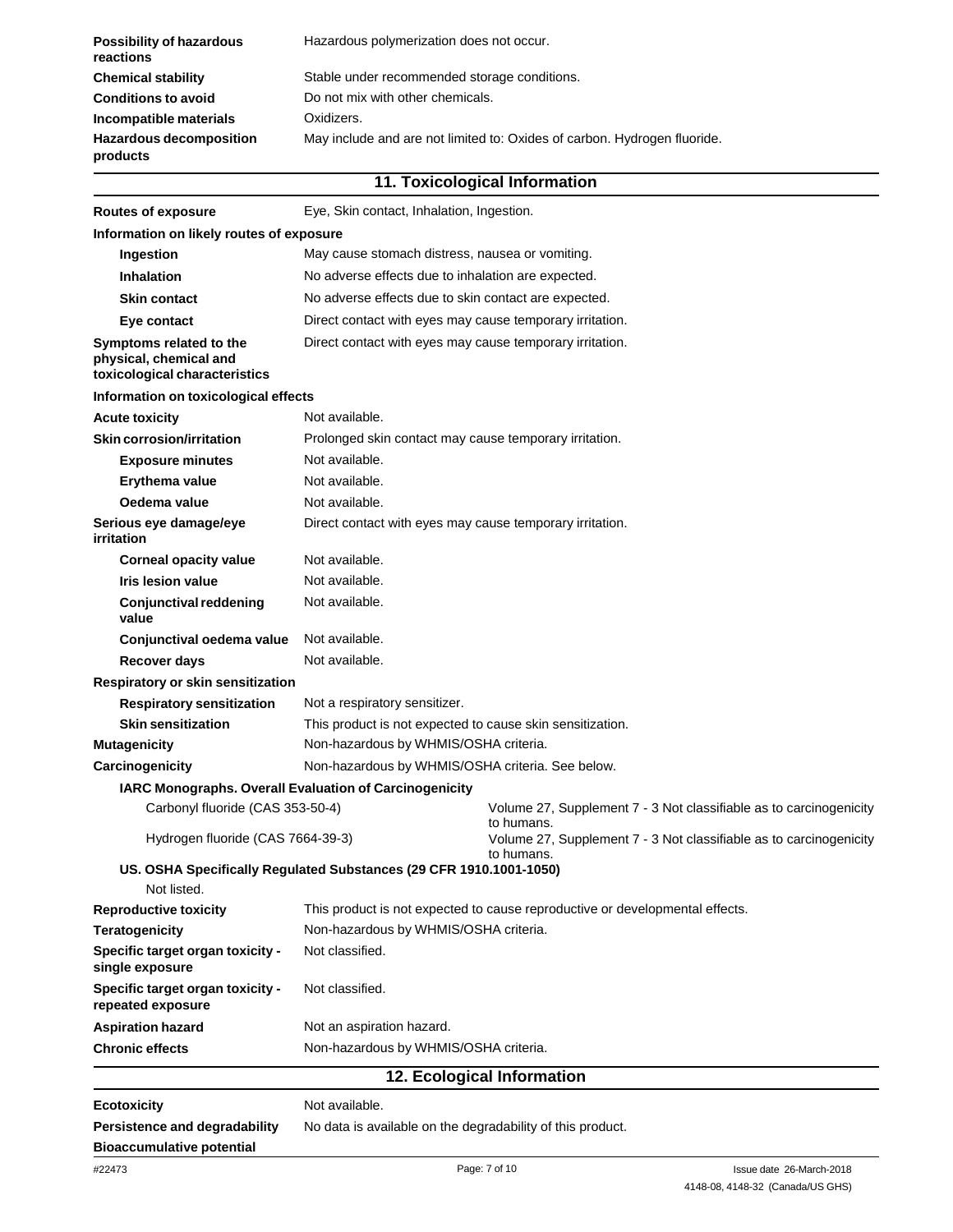| <b>Mobility in soil</b>                                                                                                                               | No data available.                                                                       |                                                                                                                                                                                                     |  |  |
|-------------------------------------------------------------------------------------------------------------------------------------------------------|------------------------------------------------------------------------------------------|-----------------------------------------------------------------------------------------------------------------------------------------------------------------------------------------------------|--|--|
| <b>Mobility in general</b>                                                                                                                            | Not available.                                                                           |                                                                                                                                                                                                     |  |  |
| Other adverse effects                                                                                                                                 |                                                                                          | No other adverse environmental effects (e.g. ozone depletion, photochemical ozone creation<br>potential, endocrine disruption, global warming potential) are expected from this component.          |  |  |
|                                                                                                                                                       | 13. Disposal Considerations                                                              |                                                                                                                                                                                                     |  |  |
| <b>Disposal instructions</b>                                                                                                                          | accordance with all applicable regulations.                                              | Collect and reclaim or dispose in sealed containers at licensed waste disposal site. Dispose in                                                                                                     |  |  |
| Local disposal regulations                                                                                                                            | Dispose in accordance with all applicable regulations.                                   |                                                                                                                                                                                                     |  |  |
| Hazardous waste code                                                                                                                                  | disposal company.                                                                        | The waste code should be assigned in discussion between the user, the producer and the waste                                                                                                        |  |  |
| Waste from residues / unused<br>products                                                                                                              | Disposal instructions).                                                                  | Dispose of in accordance with local regulations. Empty containers or liners may retain some<br>product residues. This material and its container must be disposed of in a safe manner (see:         |  |  |
| <b>Contaminated packaging</b>                                                                                                                         | disposal.                                                                                | Since emptied containers may retain product residue, follow label warnings even after container is<br>emptied. Empty containers should be taken to an approved waste handling site for recycling or |  |  |
|                                                                                                                                                       | 14. Transport Information                                                                |                                                                                                                                                                                                     |  |  |
| <b>Transport of Dangerous Goods</b><br>(TDG) Proof of Classification                                                                                  | product will appear below.                                                               | Classification Method: Classified as per Part 2, Sections $2.1 - 2.8$ of the Transportation of<br>Dangerous Goods Regulations. If applicable, the technical name and the classification of the      |  |  |
| U.S. Department of Transportation (DOT)                                                                                                               |                                                                                          |                                                                                                                                                                                                     |  |  |
| Not regulated as dangerous goods.                                                                                                                     |                                                                                          |                                                                                                                                                                                                     |  |  |
| <b>Transportation of Dangerous Goods (TDG - Canada)</b>                                                                                               |                                                                                          |                                                                                                                                                                                                     |  |  |
| Not regulated as dangerous goods.                                                                                                                     |                                                                                          |                                                                                                                                                                                                     |  |  |
|                                                                                                                                                       | 15. Regulatory Information                                                               |                                                                                                                                                                                                     |  |  |
| <b>Canadian federal regulations</b>                                                                                                                   | contains all the information required by the HPR.                                        | This product has been classified in accordance with the hazard criteria of the HPR and the SDS                                                                                                      |  |  |
| Canada CEPA Schedule I: Listed substance                                                                                                              |                                                                                          |                                                                                                                                                                                                     |  |  |
| Carbon dioxide (CAS 124-38-9)<br>Carbonyl fluoride (CAS 353-50-4)<br>Hydrogen fluoride (CAS 7664-39-3)<br>Export Control List (CEPA 1999, Schedule 3) |                                                                                          | Listed.<br>Listed.<br>Listed.                                                                                                                                                                       |  |  |
| Not listed.                                                                                                                                           |                                                                                          |                                                                                                                                                                                                     |  |  |
| <b>Greenhouse Gases</b>                                                                                                                               |                                                                                          |                                                                                                                                                                                                     |  |  |
| Carbon dioxide (CAS 124-38-9)<br><b>Precursor Control Regulations</b>                                                                                 |                                                                                          |                                                                                                                                                                                                     |  |  |
| Not regulated.                                                                                                                                        |                                                                                          |                                                                                                                                                                                                     |  |  |
| <b>WHMIS 2015 Exemptions</b>                                                                                                                          | Not applicable                                                                           |                                                                                                                                                                                                     |  |  |
| <b>US federal requlations</b>                                                                                                                         | Communication Standard, 29 CFR 1910.1200.                                                | This product is not known to be a "Hazardous Chemical" as defined by the OSHA Hazard                                                                                                                |  |  |
|                                                                                                                                                       | TSCA Section 12(b) Export Notification (40 CFR 707, Subpt. D)                            |                                                                                                                                                                                                     |  |  |
| Carbonyl fluoride (CAS 353-50-4)<br><b>CERCLA Hazardous Substance List (40 CFR 302.4)</b>                                                             |                                                                                          | 1.0 % One-Time Export Notification only.                                                                                                                                                            |  |  |
| Acetic acid (CAS 64-19-7)<br>Carbon monoxide (CAS 630-08-0)<br>Carbonyl fluoride (CAS 353-50-4)<br>Hydrogen fluoride (CAS 7664-39-3)                  |                                                                                          | Listed.<br>Listed.<br>Listed.<br>Listed.<br>US EPCRA Section 304 Extremely Haz. Subs. & CERCLA Haz. Subs.: Section 304 EHS reportable quantity                                                      |  |  |
| Hydrogen fluoride (CAS 7664-39-3)                                                                                                                     | US. OSHA Specifically Regulated Substances (29 CFR 1910.1001-1050)                       | <b>100 LBS</b>                                                                                                                                                                                      |  |  |
| Not listed.                                                                                                                                           |                                                                                          |                                                                                                                                                                                                     |  |  |
| Superfund Amendments and Reauthorization Act of 1986 (SARA)                                                                                           |                                                                                          |                                                                                                                                                                                                     |  |  |
| <b>Hazard categories</b>                                                                                                                              | Immediate Hazard - No<br>Delayed Hazard - No<br>Fire Hazard - No<br>Pressure Hazard - No |                                                                                                                                                                                                     |  |  |
| <b>SARA 302 Extremely</b><br>hazardous substance                                                                                                      | Reactivity Hazard - No<br>No                                                             |                                                                                                                                                                                                     |  |  |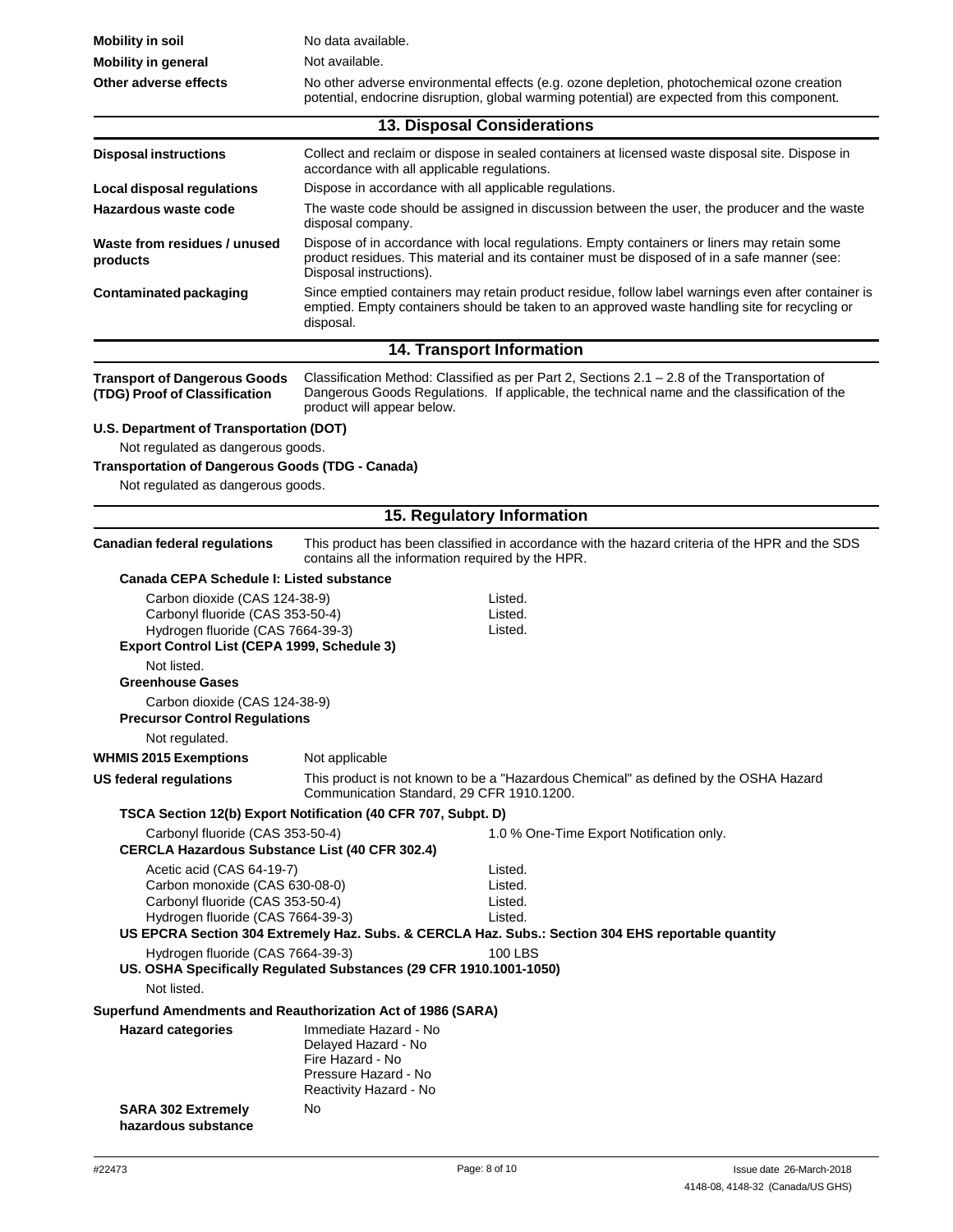**SARA 311/312 Hazardous** No **chemical SARA 313 (TRI reporting)** Not regulated. **Other federal regulations Clean Air Act (CAA) Section 112 Hazardous Air Pollutants (HAPs) List** Hydrogen fluoride (CAS 7664-39-3) **Clean Air Act (CAA) Section 112(r) Accidental Release Prevention (40 CFR 68.130)** Hydrogen fluoride (CAS 7664-39-3) **US state regulations US - California Hazardous Substances (Director's): Listed substance** Acetic acid (CAS 64-19-7) Carbon dioxide (CAS 124-38-9) Carbon monoxide (CAS 630-08-0) Carbonyl fluoride (CAS 353-50-4) Hydrogen fluoride (CAS 7664-39-3) **US - Illinois Chemical Safety Act: Listed substance** Acetic acid (CAS 64-19-7) Carbon monoxide (CAS 630-08-0) Carbonyl fluoride (CAS 353-50-4) Hydrogen fluoride (CAS 7664-39-3) **US - Louisiana Spill Reporting: Listed substance** Acetic acid (CAS 64-19-7) Carbon monoxide (CAS 630-08-0) Carbonyl fluoride (CAS 353-50-4) Hydrogen fluoride (CAS 7664-39-3) **US - Minnesota Haz Subs: Listed substance** Acetic acid (CAS 64-19-7) Carbon dioxide (CAS 124-38-9) Carbon monoxide (CAS 630-08-0) Carbonyl fluoride (CAS 353-50-4) Hydrogen fluoride (CAS 7664-39-3) **US - New Jersey RTK - Substances: Listed substance** Acetic acid (CAS 64-19-7) Carbon dioxide (CAS 124-38-9) Carbon monoxide (CAS 630-08-0) Carbonyl fluoride (CAS 353-50-4) Hydrogen fluoride (CAS 7664-39-3) Listed. Listed. Listed. Listed. Listed. Listed. Listed. Listed. Listed. Listed. Listed. Listed. Listed. Listed. **US - New York Release Reporting: Acutely Hazardous Substances: Listed substance** Carbonyl fluoride (CAS 353-50-4) Hydrogen fluoride (CAS 7664-39-3) **US - North Carolina Toxic Air Pollutants: Listed substance** Acetic acid (CAS 64-19-7) Carbonyl fluoride (CAS 353-50-4) Hydrogen fluoride (CAS 7664-39-3) Listed. Listed. **US - Texas Effects Screening Levels Hazard Data: Simple asphyxiant** Carbon dioxide (CAS 124-38-9) **US - Texas Effects Screening Levels: Listed substance** Acetic acid (CAS 64-19-7) Carbon dioxide (CAS 124-38-9) Carbon monoxide (CAS 630-08-0) Carbonyl fluoride (CAS 353-50-4) Hydrogen fluoride (CAS 7664-39-3) **US. Massachusetts RTK - Substance List** Acetic acid (CAS 64-19-7) Carbon dioxide (CAS 124-38-9) Carbon monoxide (CAS 630-08-0) Carbonyl fluoride (CAS 353-50-4) Hydrogen fluoride (CAS 7664-39-3) Listed. Listed. Listed. Listed. Listed. **US. New Jersey Worker and Community Right-to-Know Act** Hydrogen fluoride (CAS 7664-39-3) **US. Pennsylvania Worker and Community Right-to-Know Law** Acetic acid (CAS 64-19-7)

Carbon dioxide (CAS 124-38-9) Carbon monoxide (CAS 630-08-0)